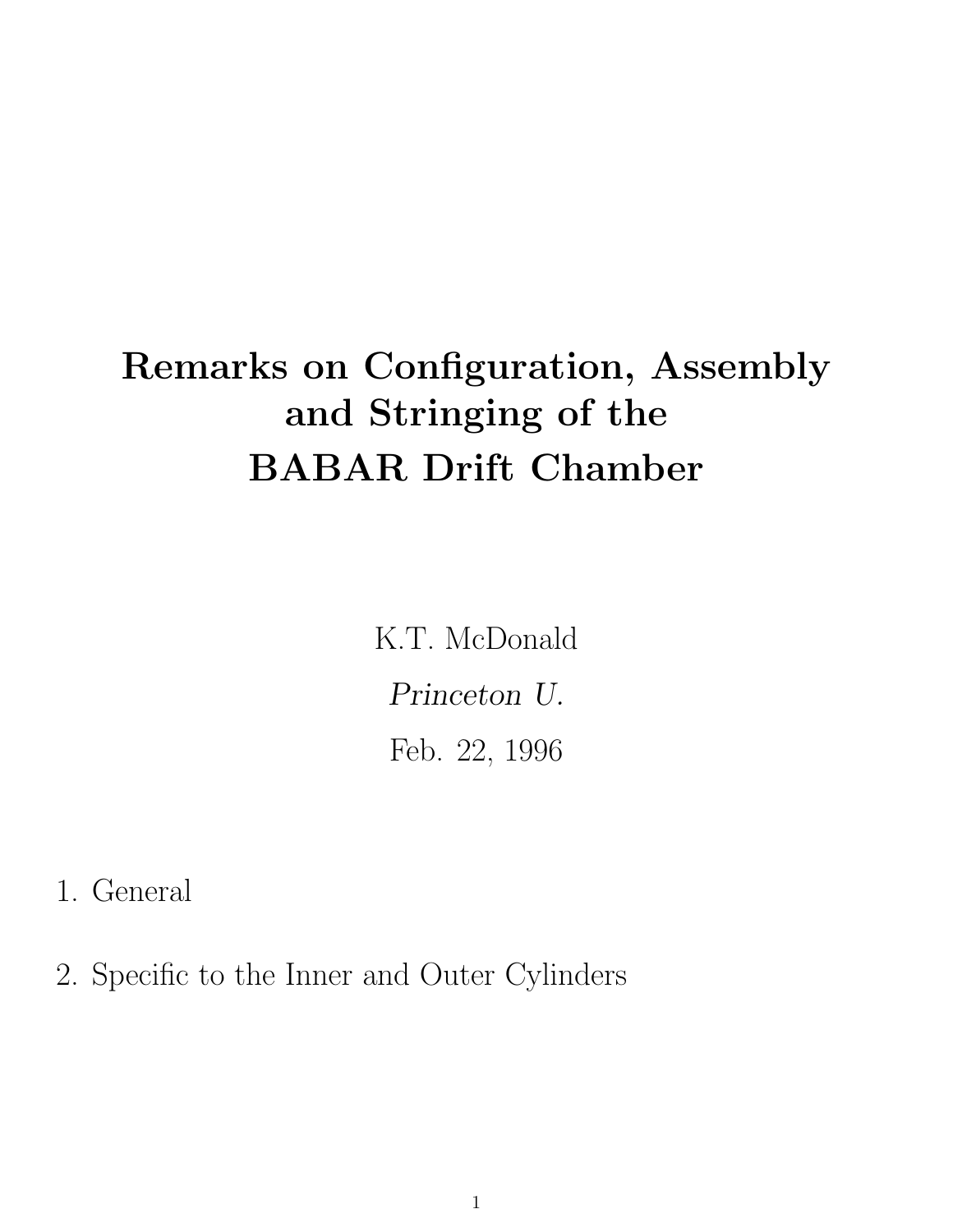# Survey of Large Cylindrical Drift Chambers

| Table 1. Survey of Large Cylindrical Drift Chambers                 |              |                |              |                |        |                      |                |              |          |                   |                |                |                |             |              |             |                |             |
|---------------------------------------------------------------------|--------------|----------------|--------------|----------------|--------|----------------------|----------------|--------------|----------|-------------------|----------------|----------------|----------------|-------------|--------------|-------------|----------------|-------------|
|                                                                     |              |                |              |                |        |                      |                |              |          |                   |                |                |                |             |              |             |                |             |
|                                                                     | <b>JADE</b>  | Mark II        | <b>TASSO</b> | <b>CLEO</b>    |        | ARGUS Benichou VENUS |                | Mark III     | OPAL     | <b>SLD</b>        | CLEO II        | Mark II        | CDF            | <b>KEDR</b> | AMY          | <b>ZEUS</b> | <b>BES</b>     | <b>KLOE</b> |
| Reference                                                           | $\mathbf{1}$ | $\overline{2}$ | 3            | $\overline{4}$ | 5      | 6                    | $\overline{7}$ | 8            | 9        | 10                | 11             | 12             | 13             | 14          | 15           | 16          | 17             | 18          |
|                                                                     |              |                |              |                |        |                      |                |              |          |                   |                |                |                |             |              |             |                |             |
| Chamber size                                                        |              |                |              |                |        |                      |                |              |          |                   |                |                |                |             |              |             |                |             |
| $R$ min (mm)                                                        |              | 373            | 320          | 172            | 150    | 400                  | 250            | 140          | 250      | 200               | 175            | 192            | 277            | 125         |              | 162         | 155            | $-200$      |
| R_max (mm)                                                          | 800          | 1509           | 1280         | 950            | 859    | 1700                 | 1260           | 1140         | 1850     | 1000              | 945            | 1519           | 1380           | 535         | 787          | 850         | 1150           | 1000        |
| $L_{max}(mm)$                                                       | 3000         | 2692           | 3520         | 1930           | 2000   | 4500                 | 3000           | 2340         | 4000     | 1800              | 2150           | 2300           | 3214           | 100         | 1792         | 2030        | 2120           | 3300        |
|                                                                     |              |                |              |                |        |                      |                |              |          |                   |                |                |                |             |              |             |                |             |
| Wire/cell parameters                                                |              |                |              |                |        |                      |                |              |          |                   |                |                |                |             |              |             |                |             |
| Sense wires                                                         | 1536         | 3204           | 2340         | 5304           | 5940   | 12880                | 7104           | 528          | 3816     | 5120              | 12240          | 5832           | 6156           | 1512        | 9048         | 4608        | 2808           | $-12000$    |
| Other wires                                                         |              | 9612           | 7020         | 15912          | 24588  | 64400                | 21312          | 1584         | $\gamma$ | 32640             | 36240          | $\overline{?}$ | 30448          | 14520       | 27144        | 19584       | 16572          | -36000      |
| <b>Total layers</b>                                                 | 48           | 16             | 15           | 17             | 36     | 40                   | 29             | 62           | 159      | 80                | 51             | 72             | 72             | 56          | 40           | 72          | 40             | $-48$       |
| Stereo layers                                                       |              | 10             | 6            | 8              | 18     | 9                    | 9              | 10           |          | 48                | 11             | 36             | 36             | 24          | 15           | 32          | 20             | $-24$       |
| R_min (mm)                                                          |              | 414            | 367          | 213            | 180    |                      | 286            | 175          |          | 238               | 199            | 246            | 309            |             | 155          | 182         | 195            |             |
| R_max (mm)                                                          |              | 1448           | 1222         | 892            |        |                      | 1213           |              |          | 961               | 901            | 1448           | 1320           |             | 639          | 794         | 1095           |             |
| Geometry                                                            | jet          | square         | square       | square         | square | hex                  | square         | rect.        | jet      | jet               | square         | jet            | jet            | jet         | hex          | jet         | jet            | square      |
| Max drift (mm)                                                      | 70           | 18             | 16           | 6              | 18     | 10                   | 10             | 30           | 250      | 30                | $\overline{7}$ |                | 40             | 30          | 6            | 25          | 31             | 15          |
| Min. resolution (micron)                                            | 150          | 150            | 220          | 210            | 150    |                      | 150            | 250          | 110      | 55                | 100            | 125            | 200            | 40          | 140          | 100         | 200            | $-100$      |
| dE/dx resolution (%)                                                | 10           |                |              |                | 5.6    |                      |                | 15           | 3.5      | $\overline{7}$    | 7.1            | 7.2            |                |             |              | 6           | 9              |             |
|                                                                     |              |                |              |                |        |                      |                |              |          |                   |                |                |                |             |              |             |                |             |
| Endplates                                                           |              |                |              |                |        |                      |                |              |          |                   |                |                |                |             |              |             |                |             |
| Material                                                            | Rohacell     | $AI + H-C$     | AI           | AI             | Al     | AI                   | Al             | $AI + H-C$   | AI       | AI                | AI             | AI             | AI             | GI-F        | AI           | Al          | AI             | Al or C-F   |
| Thickness (mm)                                                      |              | 76             | 35           |                | 30     | 5                    | 21             | 76           | 28       | 5.1               | 31.8           | 50.8           | 50.8           | 21          | 30           | 20          | 40             |             |
| Geometry                                                            | $flat + rib$ | flat + cone    | flat         | flat           | flat   | cone                 | sphere         | flat         | cone     | parabola          | flat           | flat           | flat           | flat        | stepped      | flat        | flat           | sphere      |
| Wire load (tonnes)                                                  | 1.2          |                | 2.3          |                | 3.1    | 33.7                 | 6.8            |              | 14       | 13.3              | 6.8            | 20             | 25             | 3.4         | 4.5          | 5.9         |                |             |
| Max deflection (mm)                                                 |              | 8              |              |                |        | 3                    | 0.6            |              | 0.5      |                   | 7.9            |                | 1.4            | 3           |              | 1.8         |                | $-1$        |
|                                                                     |              |                |              |                |        |                      |                |              |          |                   |                |                |                |             |              |             |                |             |
| Outer cylinder                                                      |              |                |              |                |        |                      |                |              |          |                   |                |                |                |             |              |             |                |             |
| Material                                                            |              | Al             | Al           |                | Al     | H-C                  | $C-F$          | AI           | AI       | $AI + H-CA + H-C$ |                | Al             | Al             | GI-F        | Al           | Al          | Al             | rods        |
| <b>Thickness</b>                                                    |              | 6              | 6            |                | 6      | 25                   | 5              | 6            |          |                   | 8              | 12.7           | 6.4            | 5           | posts        | 6           | 10             |             |
|                                                                     |              |                |              |                |        |                      |                |              |          |                   |                |                |                |             |              |             |                |             |
| Inner cylinder                                                      |              |                |              |                |        |                      |                |              |          |                   |                |                |                |             |              |             |                |             |
| Material                                                            |              | Lexan          | GI-F         |                | $C-F$  | foil                 | $C-F$          | paper        | foil     | $AI + H-C$        | $C-F$          | Be             | $C-F$          | $C-F$       | Kevlar       | $Al + foar$ | $C-F$          | foil        |
| Thickness                                                           |              | 3              | 5            |                | 3.3    |                      | $\mathbf{1}$   | $\mathbf{1}$ |          |                   | 0.75           | 2              | $\overline{c}$ | 1.5         | $\mathbf{1}$ | $1.4 + 9$   | $\overline{2}$ |             |
| Load bearing                                                        |              | no             | yes          |                |        | no                   | no             | no           | no       | yes               | no             |                | yes            |             | no           | yes         |                | no          |
|                                                                     |              |                |              |                |        |                      |                |              |          |                   |                |                |                |             |              |             |                |             |
| Stringing                                                           |              | horiz.         |              |                |        |                      |                |              |          |                   | vert.          |                | horiz.         |             |              | vert.       |                |             |
| Prestressing                                                        |              | rods           |              |                |        |                      |                |              |          | rods              | rods           |                | wires          | external    | rods         | rods        |                |             |
|                                                                     |              |                |              |                |        |                      |                |              |          |                   |                |                |                |             |              |             |                |             |
| C-F - carbon-fiber/epoxy, GI-F = glass-fiber/epoxy, H-C = honeycomb |              |                |              |                |        |                      |                |              |          |                   |                |                |                |             |              |             |                |             |

 $\Rightarrow$  many variations of drift-chamber concept can be built.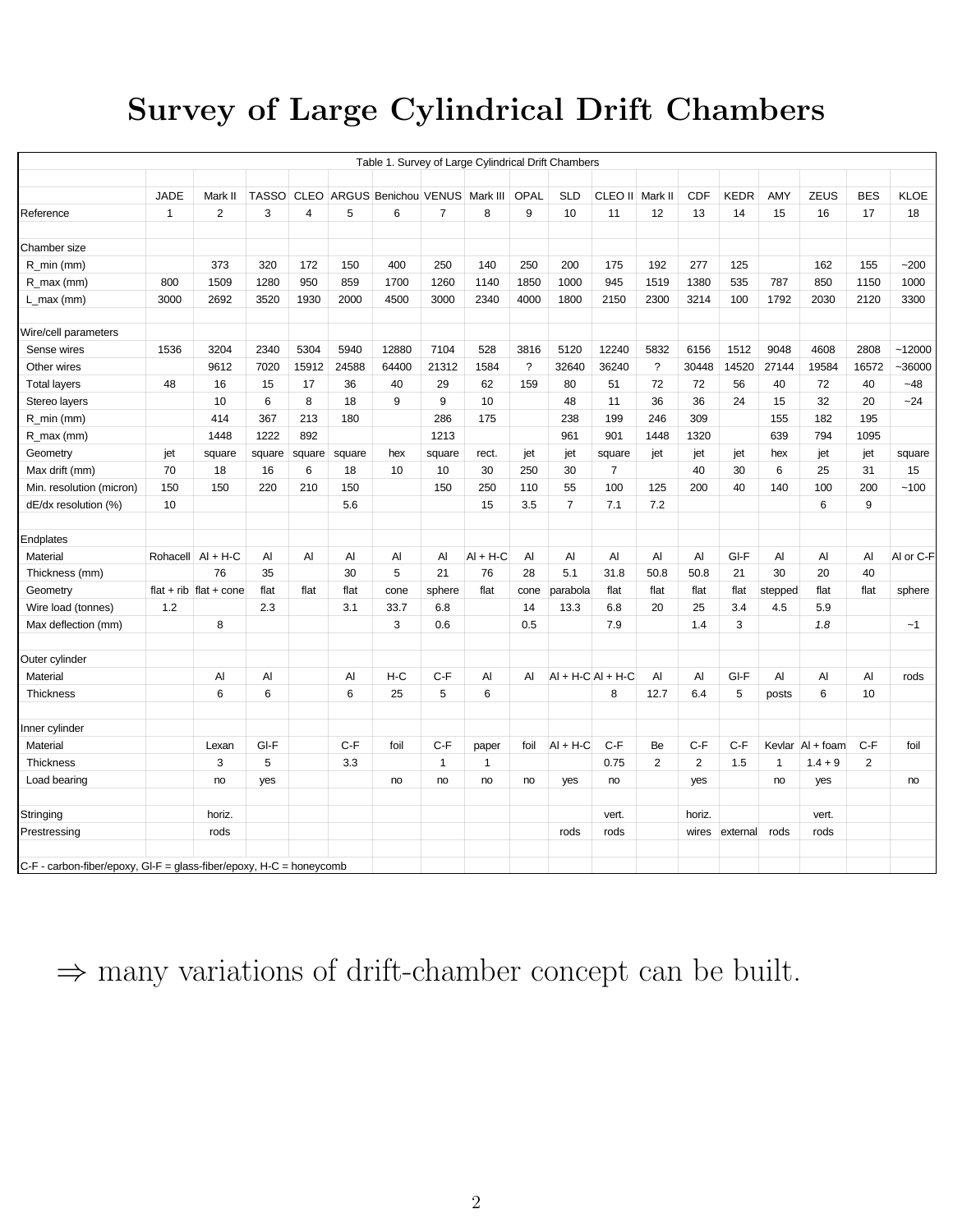# Changes in the BABAR Environment

Forward aerogel system will not be implemented  $\Rightarrow$  20 cm more in z available for tracks with highest momenta.

PEP-II support tube now at least 1.2  $X_0$  thick  $\Rightarrow$  loss of precision linking between SVT and drift chamber.  $\Rightarrow$ slight physics cost in making the drift chamber inner tube thick enough to be load bearing.

Additional resources available to drift chamber project.

 $\Rightarrow$  Timely to review status of drift chamber.

Since the drift chamber may already be somewhat behind schedule, changes that incur delays are to be discouraged.

[Conversely, changes that simplify fabrication and reduce risk would tend to speed up construction and should be considered.]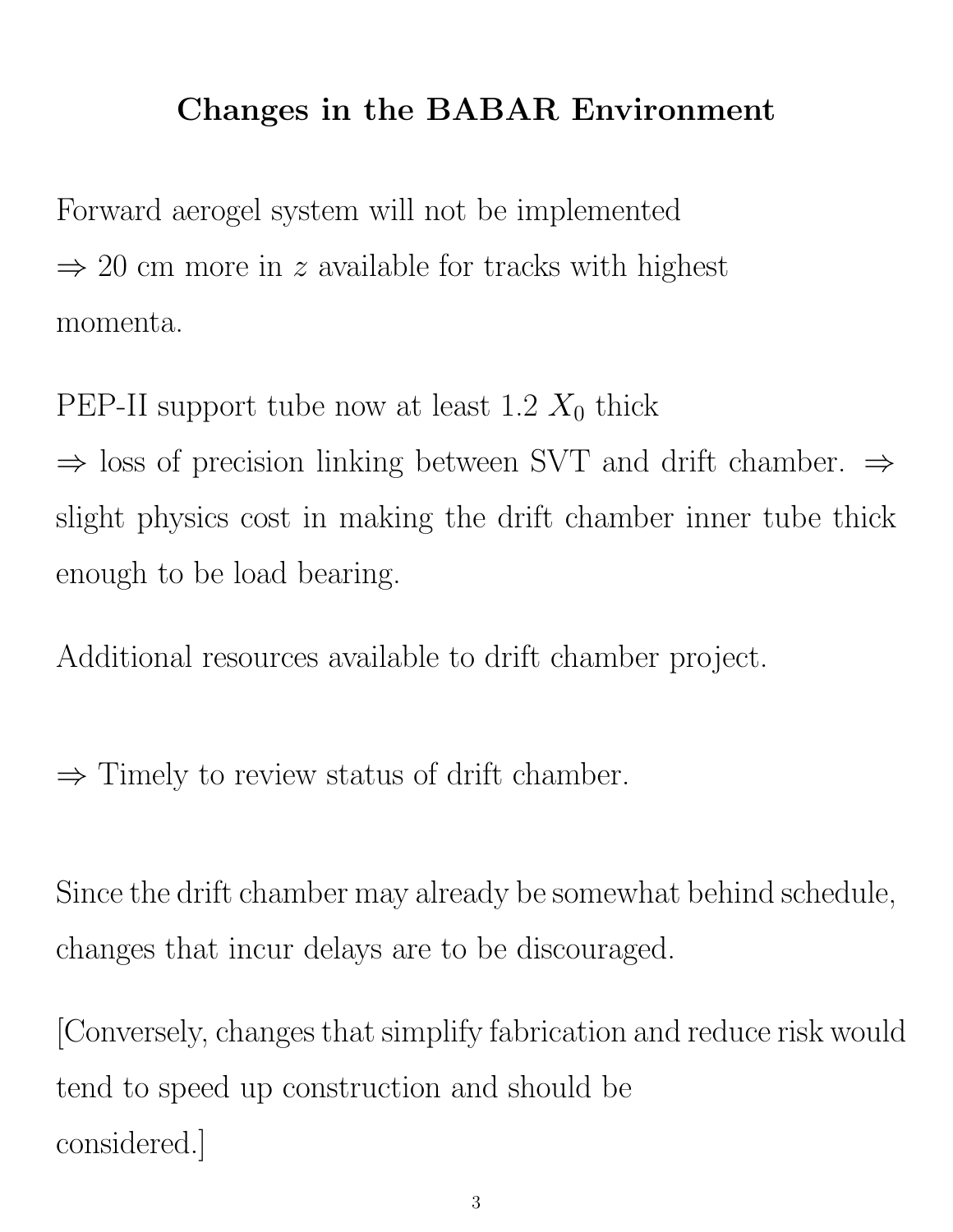### Using the Space Vacated by the Aerogel

We should plan now to use this space.

- 1. Build chamber as presently planned, but slide it forward 20 cm.
- 2. Build chamber to present design but 20 cm longer.
- 3. Reconfigure forward endplate.

– Biconical design is structurally agressive  $(\Rightarrow$  fabrication delays likely in my opinion).

– Wire load is  $\approx 1/6$  atm. inward  $\Rightarrow$  chamber is kind of a vacuum vessel.

– Favored mechancial structure of endplate is inwardly curved surface (as used in VENUS and SLD chambers).

– Carbon-fiber layup favors shape that can be deformed into a plane without stretching  $\Rightarrow$  inward cone (as used in OPAL chamber).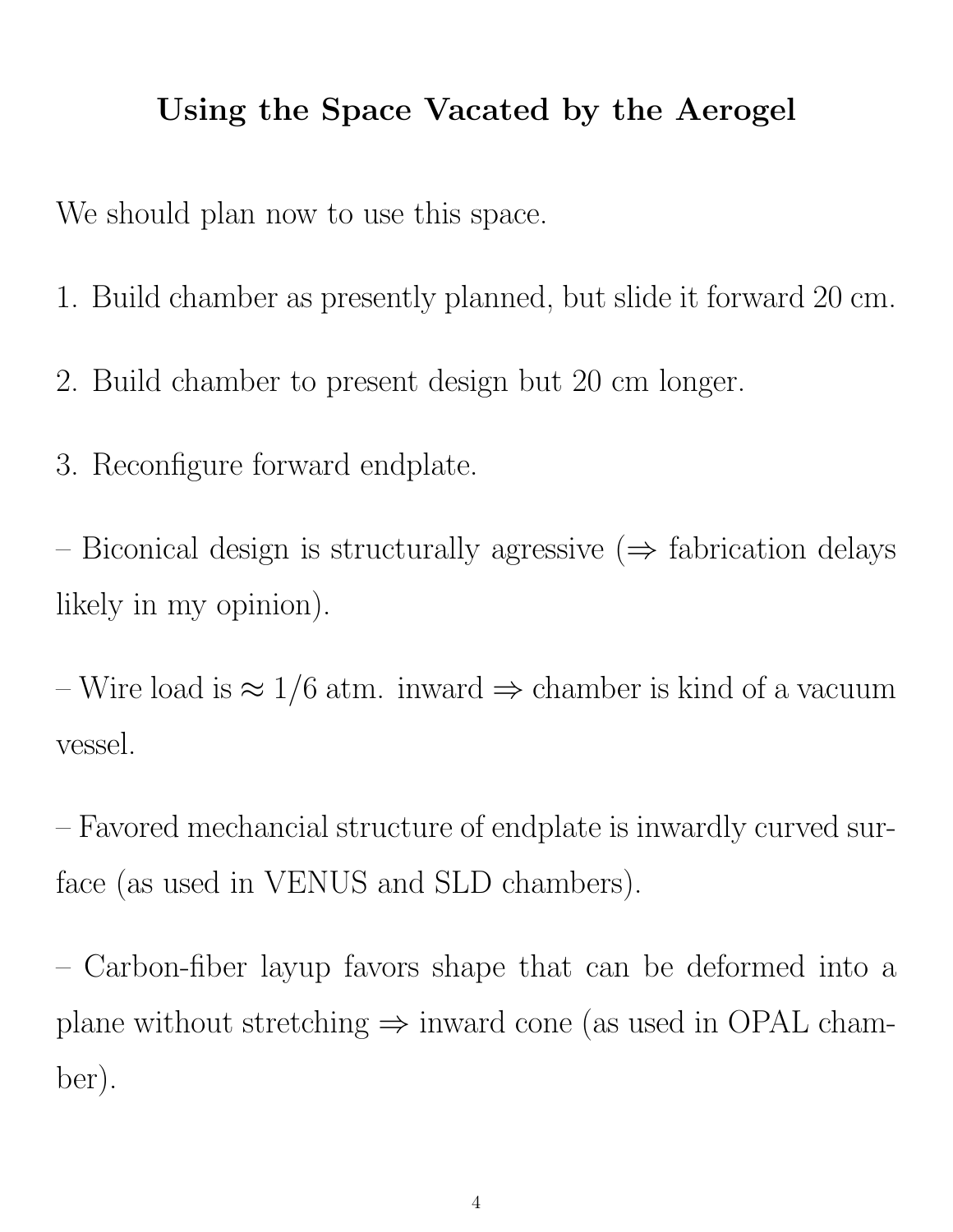

 $\sim$   $\sim$ 

 $\mathcal{L}$ 

Figure 2: r-z dimensions of the BABAR drift chamber.

 $\hat{\mathbf{z}}_1$ 

 $\mathcal{F}_{\mathcal{A}}$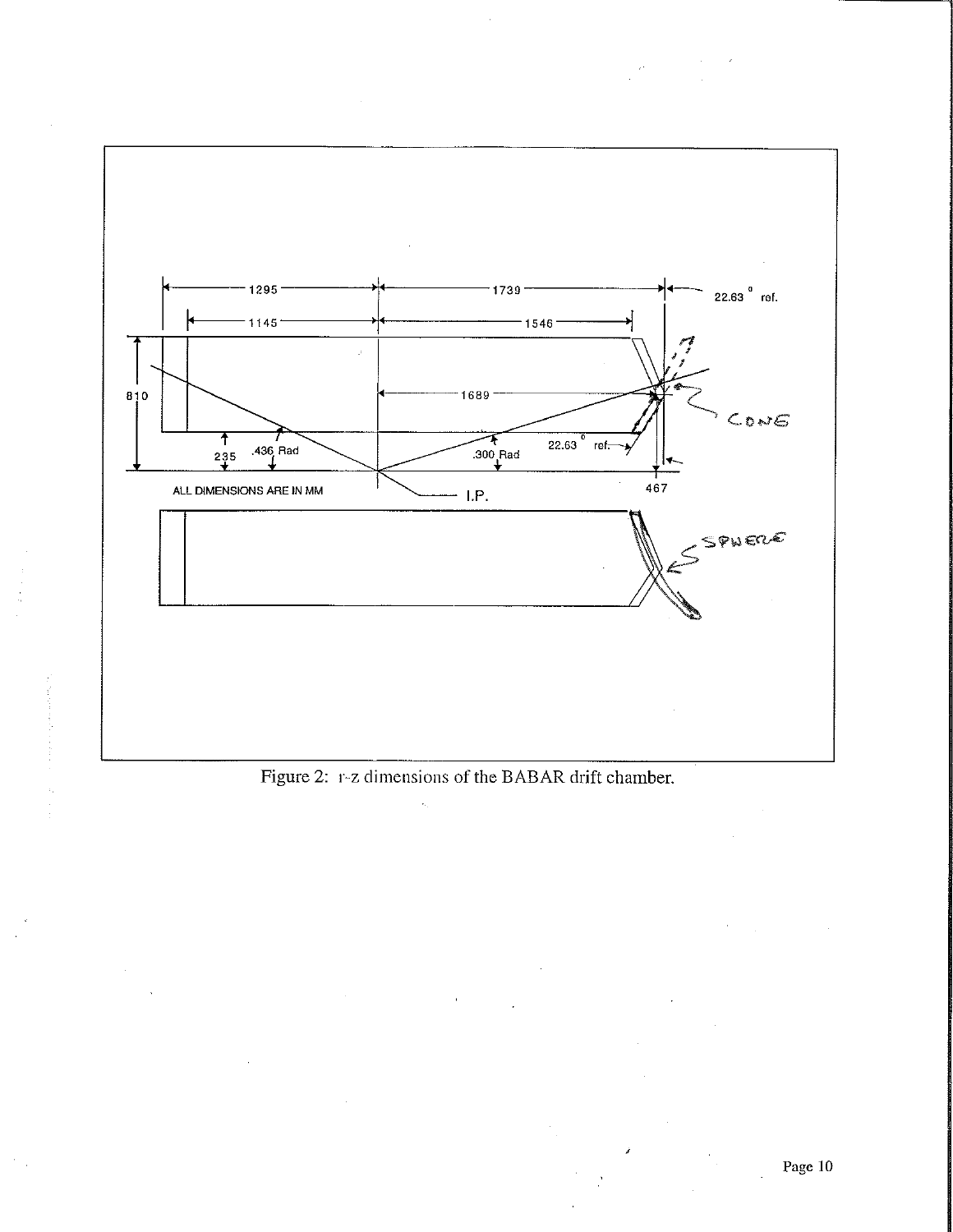Civil Engineering Department:

J.-H. Prévost, author of FEA program DYNAFLOW on UNIX machines.

D.B. Billington, expert on domes; book: Thin Shell Concrete Structures.



Fig. 3-12 Membrane stress resultants on various domes. (a) Elliptical dome. (b) Spherical dome. (c) Conoidal dome. (d) Conical dome.

Fig. 4-15 (a) Dome-ring-wall system under dome loads.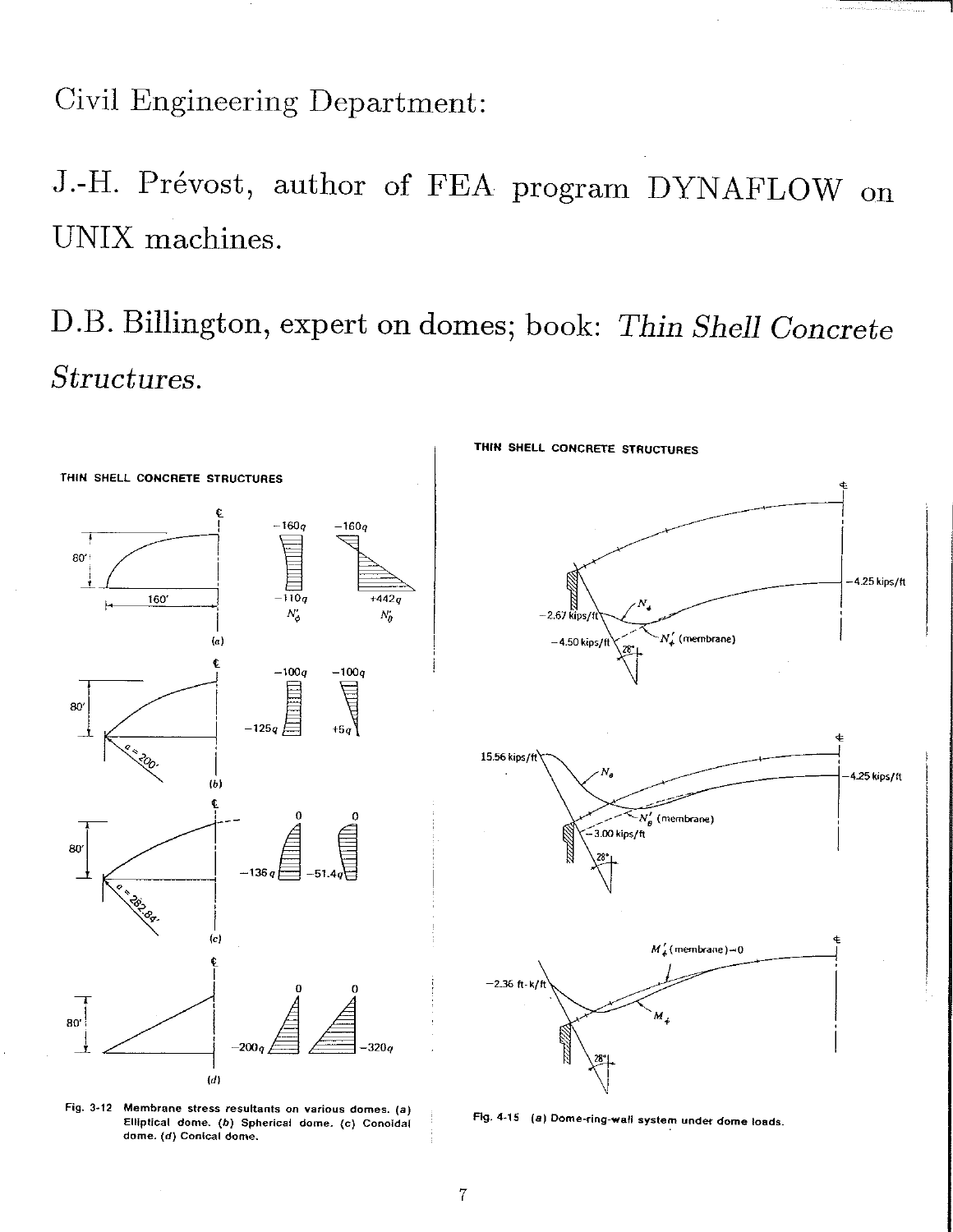I strongly encourage a backup solution to the foward endplate based on an inward cone or sphere – possibly made of aluminum.

[3rd of 3 SLD Al blanks available:  $2m \times 2m \times 20$  cm: "When in doubt, hog it out".]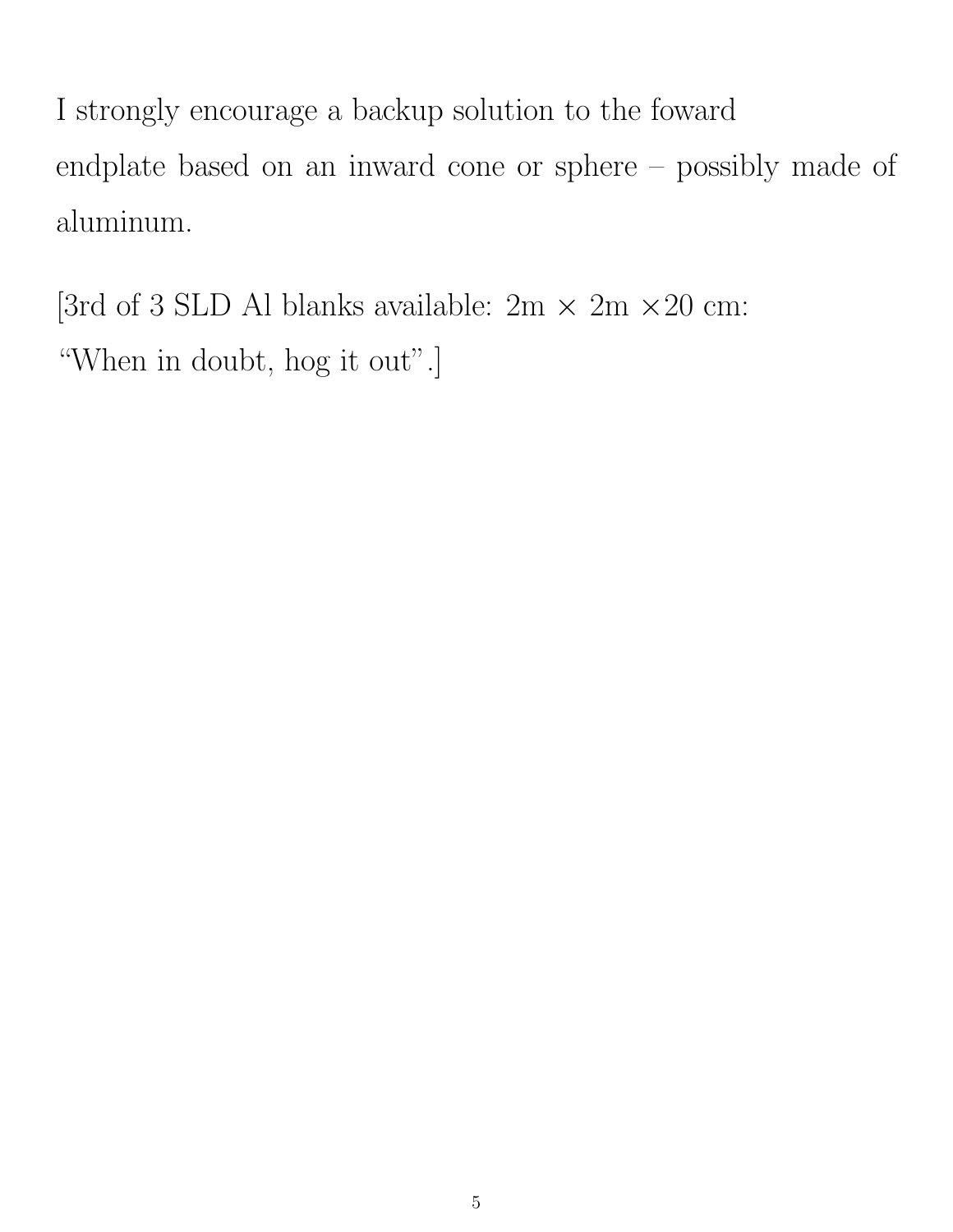# The Inner Cylinder

(General remarks, details later)

PEP-II structural concerns and rf shielding issues will likely add, not reduce, mass of the support tube.

A load-bearing inner cylinder could reduce endplate axial deformation under wire load to  $\approx 100 \mu$ , and radial deformation to  $\approx 50 \ \mu \text{m}$ .

 $10 \times$  safety factor against buckling  $\Rightarrow$  inner cylinder of be 1.5 mm carbon fiber (if modulus of  $1.4 \times 10^{11} = 2E_{\text{al}}$ );  $\Rightarrow 0.5\% X_0$ .

[TASSO, SLD, CDF and ZEUS chambers have load-bearing inner cylinders.]

Outer cylinder need be only 1.6 mm thick carbon fiber (total wall thickness less than present design).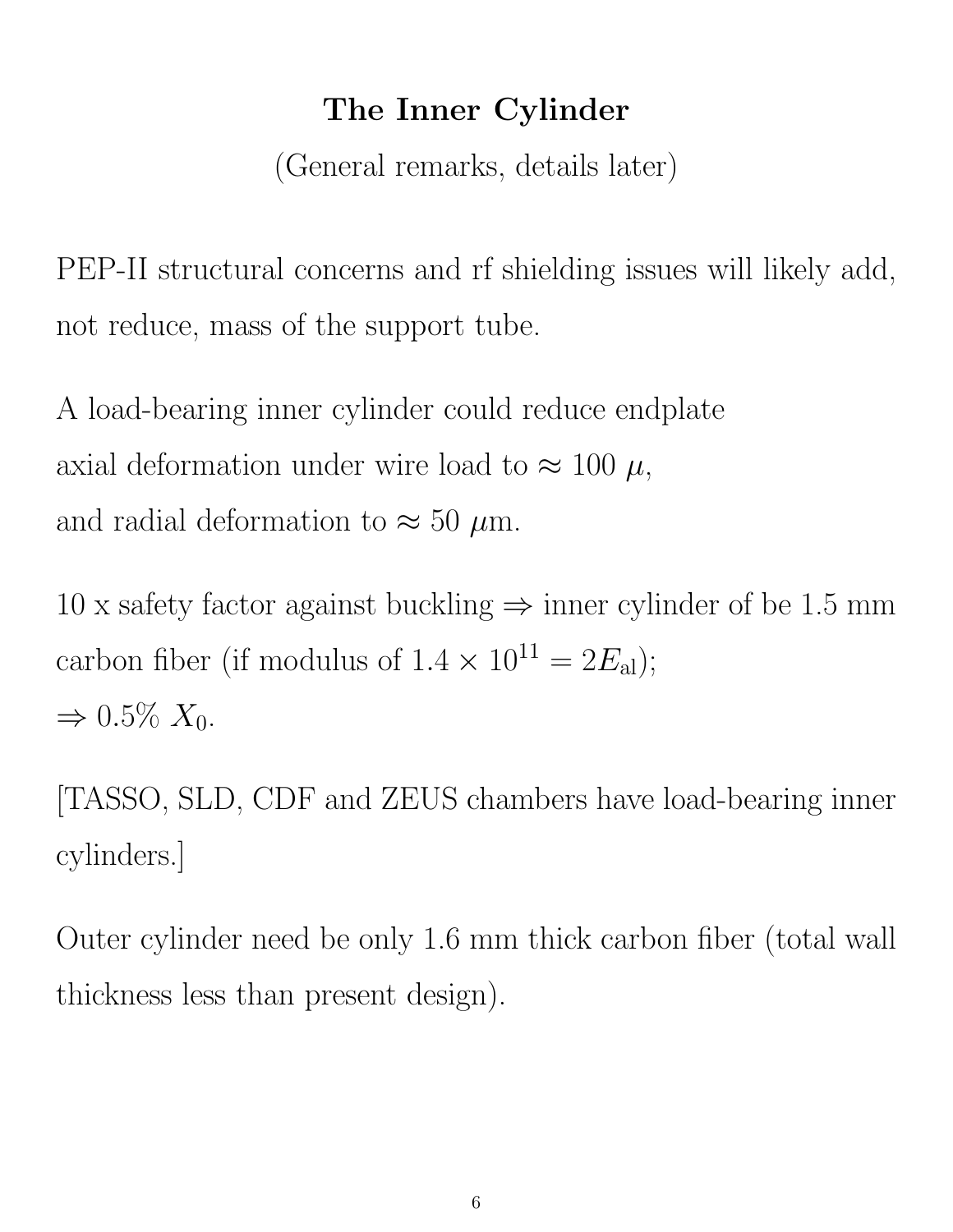### Benefits If Chamber Is Assembled Before Stringing

Endplate-cylinder joints could be leak tested and load tested (and repaired) prior to stringing.

Prestressing of endplate not needed.

Chamber would be strung vertically,

 $\Rightarrow$  No inside robots or inside wire handling needed.

Semiautomatic wire feeding as in CLEO II and ZEUS.

No need to rotate chamber about horizontal axis for wire repair.

### **Costs**

Only one crew can string stereo wires  $\Rightarrow$  longer stringing time.

Tall cleanroom needed (but needed anyway for vertical wire repair).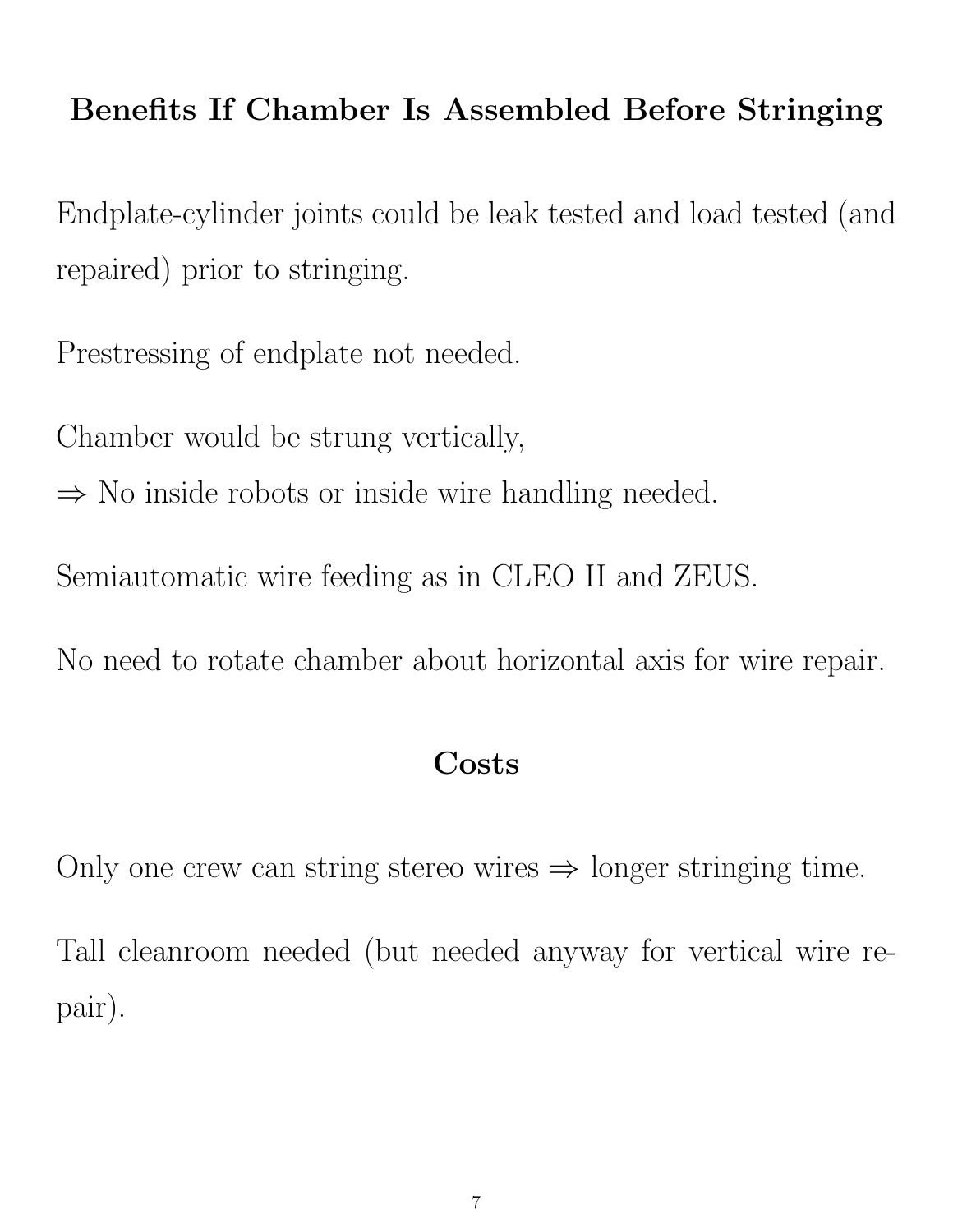#### Inner Cylinder Calculations

(see note of 2/7/96 by KTM, on DC Web Page)

Analytic calculations available for flat, annular plates, (Roark's Formulas, by Young, 6th ed., McGraw-Hill, 1989). Implemented in PC program TK Solver.

Flat Al plate, 3.2 cm thick,  $r_1 = 25$  cm,  $r_2 = 80$  cm.

Modulus reduced 15% for hole.

When supported at outer radius only,  $max$  deflection  $= 3.3$  mm under 3500 kg wire load  $(deflection angle = 6 mrad).$ 

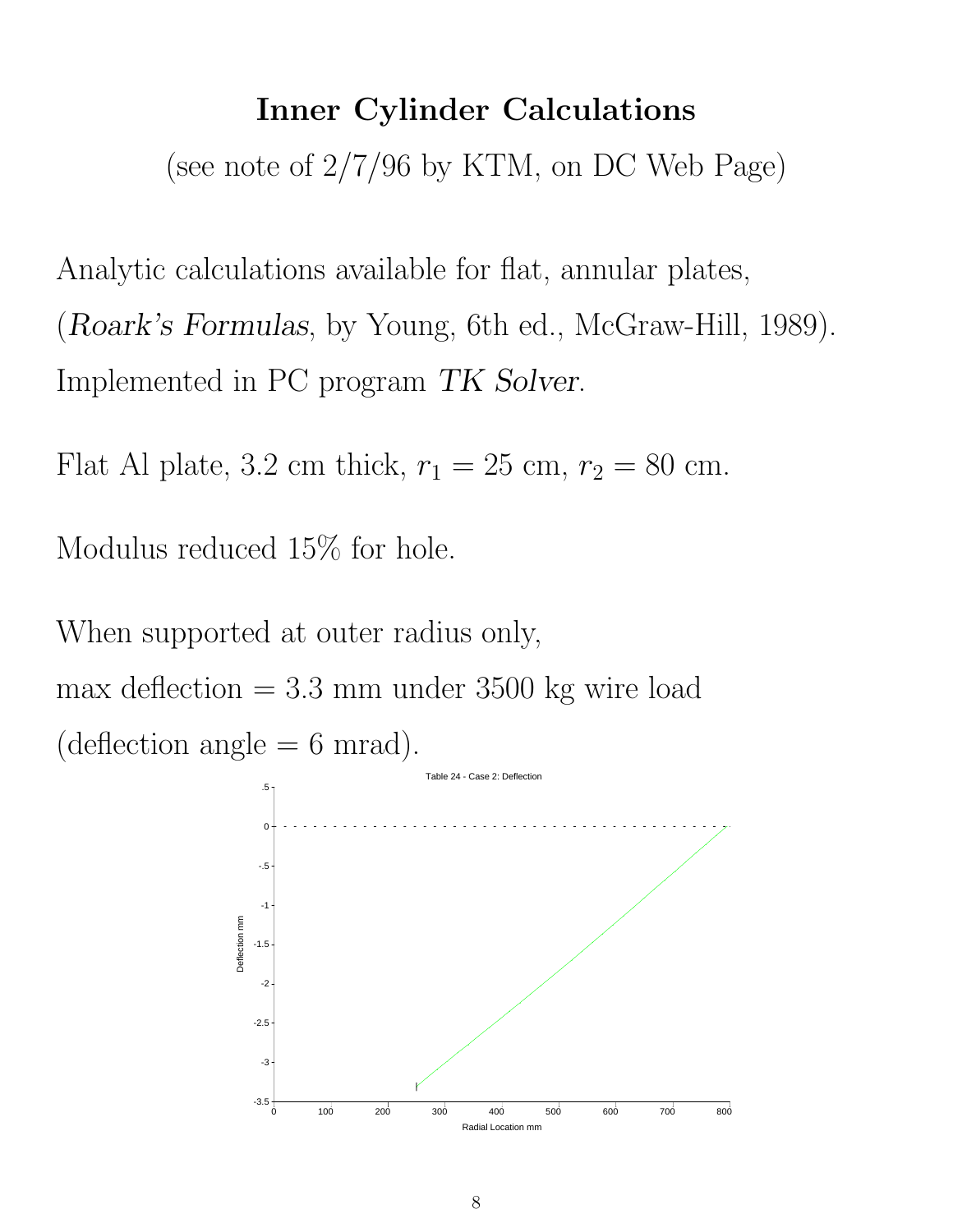| $\frac{\mathsf{St}}{\ }$ | Input    | <b>Name</b> | <b>Output</b> | Unit    | Comment<br>BABAR rear endplate, supported at outer edge                                                                                           |
|--------------------------|----------|-------------|---------------|---------|---------------------------------------------------------------------------------------------------------------------------------------------------|
|                          |          |             |               |         | Table 24 - Roark & Young (6 ed) [file tab24.tk]<br>Formulas for flat circular plates of [mod by ktm]<br>constant thickness [file 242.tk also mod] |
|                          |          | case        | 'Case_2a      |         | Reference number                                                                                                                                  |
|                          | 4        | matnum      |               |         | Material Number (See Material Table)                                                                                                              |
|                          |          | matl        | "Aluminum     |         | Material name                                                                                                                                     |
|                          | 5.857E10 | E           |               | Pa      | Young's Modulus (reduced 15% for holes)                                                                                                           |
|                          |          | nu          | .3            |         | Poisson's ratio                                                                                                                                   |
|                          | .795     | a           |               | m       | <b>Outer Radius</b>                                                                                                                               |
|                          | .25      | $\sf b$     |               | m       | <b>Inner Radius</b>                                                                                                                               |
|                          |          | Area        | 1.7892156     | $m^2$   | Area of plate                                                                                                                                     |
|                          | .032     | t           |               | m       | <b>Plate Thickness</b>                                                                                                                            |
|                          | 3500     | L           |               | kgf     | Load on plate                                                                                                                                     |
|                          |          | q           | 19170.412     | Pa      | Uniformly distributed pressure                                                                                                                    |
|                          |          | D           | 175752.91     | $N-m$   | Plate Constant + $E^{\ast}$ t $\frac{3}{12}$ (1-nu $\frac{2}{2}$ )                                                                                |
|                          |          |             |               |         | AT OUTER EDGE:                                                                                                                                    |
|                          |          | ya          | $\mathbf 0$   | m       | Deflection                                                                                                                                        |
|                          |          | tha         | .0061928      | rad     | Radial Slope Angle                                                                                                                                |
|                          |          | Mra         | $\mathbf 0$   | $N-m/m$ | <b>Radial Bending Moment</b>                                                                                                                      |
|                          |          | Qa          | -6866.685     | N/m     | <b>Shear Force Density</b>                                                                                                                        |
|                          |          | La          | $-3500$       | kgf     | <b>Shear Force</b>                                                                                                                                |
|                          |          |             |               |         | AT INNER EDGE:                                                                                                                                    |
|                          |          | yb          | $-0.0033073$  | m       | Deflection                                                                                                                                        |
|                          |          | thb         | .0060856      | rad     | Radial Slope Angle                                                                                                                                |
|                          |          | Mrb         | $\mathbf 0$   | $N-m/m$ | <b>Radial Bending Moment</b>                                                                                                                      |
|                          |          | Qb          | 0             | N/m     | <b>Shear Force Density</b>                                                                                                                        |
|                          |          | Lb          | 0             | kgf     | <b>Shear Force</b>                                                                                                                                |
|                          |          |             |               |         |                                                                                                                                                   |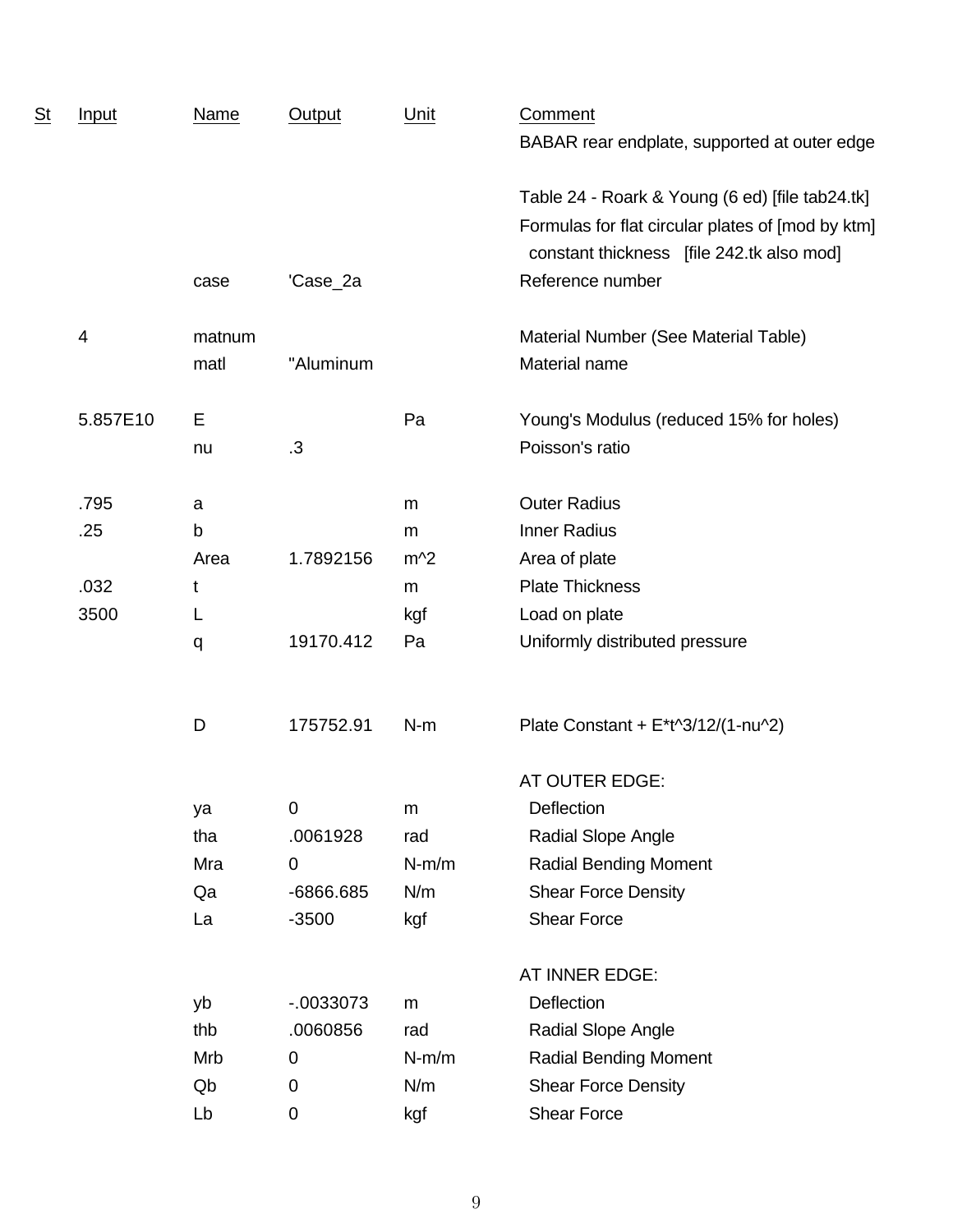### Flat Plate, Supported Both Edges

3500 kg load distributed 1400 kg on inner cylinder, 2100 kg on outer.

Max deflection = 115  $\mu$ m (max angle = 0.8 mrad). Table 24 - Case 2: Deflection .02 0 | -.02 Deflection mm Deflection mm -.04 -.06 -.08 -.1  $-12 +$ <br>0 0 100 200 300 400 500 600 700 800 Radial Location mm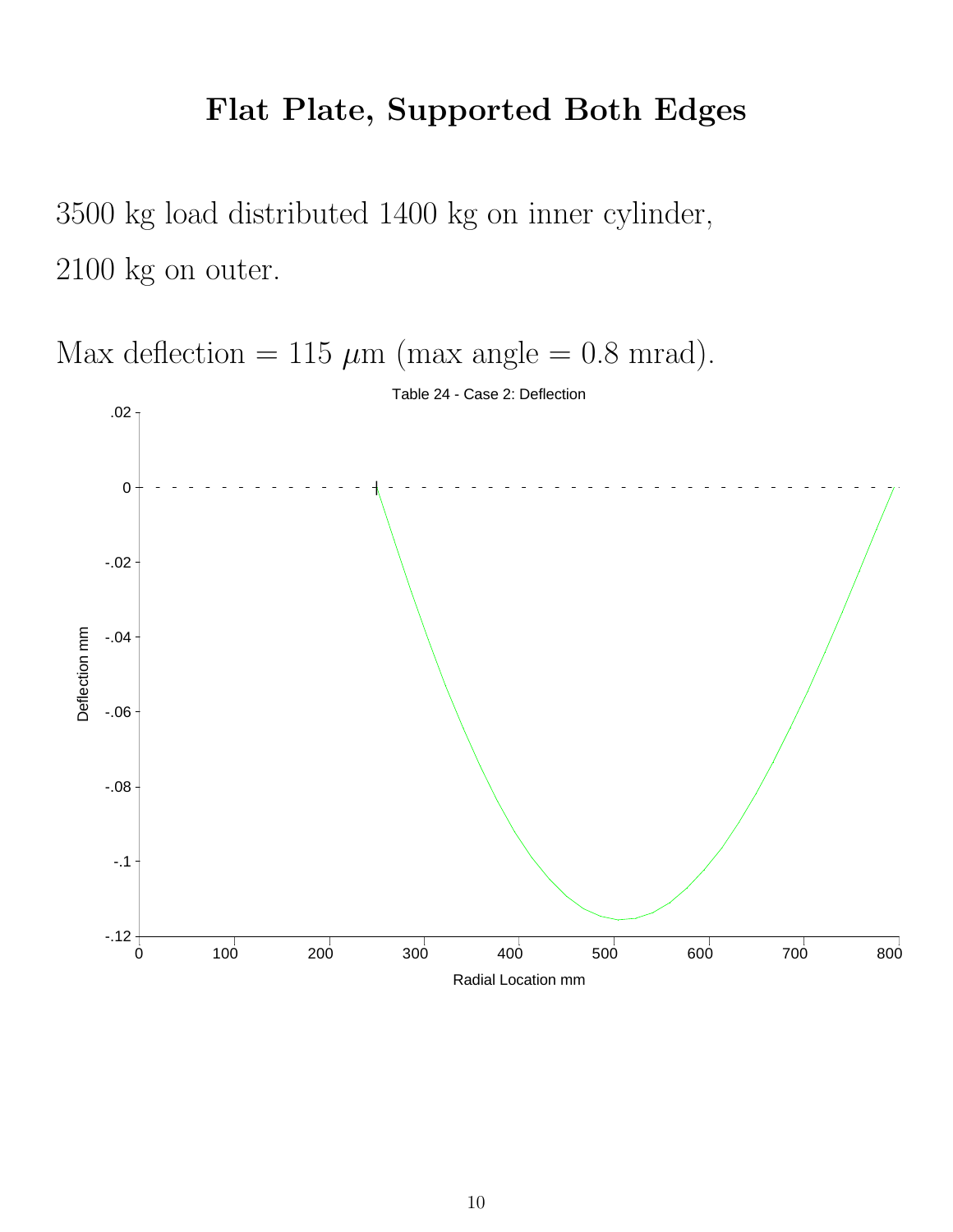| $\mathsf{\underline{St}}$ | <b>Input</b> | <b>Name</b> | <b>Output</b> | Unit    | Comment<br>BABAR rear endplate, supported both edges                                                                                              |
|---------------------------|--------------|-------------|---------------|---------|---------------------------------------------------------------------------------------------------------------------------------------------------|
|                           |              |             |               |         | Table 24 - Roark & Young (6 ed) [file tab24.tk]<br>Formulas for flat circular plates of [mod by ktm]<br>constant thickness [file 242.tk also mod] |
|                           |              | case        | 'Case_2c      |         | Reference number                                                                                                                                  |
|                           | 4            | matnum      |               |         | Material Number (See Material Table)                                                                                                              |
|                           |              | matl        | "Aluminum     |         | Material name                                                                                                                                     |
|                           | 5.857E10     | E           |               | Pa      | Young's Modulus (reduced 15% for holes)                                                                                                           |
|                           |              | nu          | .3            |         | Poisson's ratio                                                                                                                                   |
|                           | .795         | a           |               | m       | <b>Outer Radius</b>                                                                                                                               |
|                           | .25          | b           |               | m       | <b>Inner Radius</b>                                                                                                                               |
|                           |              | Area        | 1.7892156     | $m^2$   | Area of plate                                                                                                                                     |
|                           | .032         | t           |               | m       | <b>Plate Thickness</b>                                                                                                                            |
|                           | 3500         | L           |               | kgf     | Load on plate                                                                                                                                     |
|                           |              | q           | 19170.412     | Pa      | Uniformly distributed pressure                                                                                                                    |
|                           |              | D           | 175752.91     | $N-m$   | Plate Constant + $E^{\ast}$ t $\frac{3}{12}$ (1-nu $\frac{2}{2}$ )                                                                                |
|                           |              |             |               |         | AT OUTER EDGE:                                                                                                                                    |
|                           |              | ya          | 0             | m       | Deflection                                                                                                                                        |
|                           |              | tha         | 6.1746E-4     | rad     | Radial Slope Angle                                                                                                                                |
|                           |              | Mra         | $\mathbf 0$   | $N-m/m$ | <b>Radial Bending Moment</b>                                                                                                                      |
|                           |              | Qa          | -4127.383     | N/m     | <b>Shear Force Density</b>                                                                                                                        |
|                           |              | La          | $-2103.758$   | kgf     | <b>Shear Force</b>                                                                                                                                |
|                           |              |             |               |         | AT INNER EDGE:                                                                                                                                    |
|                           |              | yb          | $\mathbf 0$   | m       | Deflection                                                                                                                                        |
|                           |              | thb         | $-.0007872$   | rad     | Radial Slope Angle                                                                                                                                |
|                           |              | Mrb         | 0             | $N-m/m$ | <b>Radial Bending Moment</b>                                                                                                                      |
|                           |              | Qb          | 8710.98       | N/m     | <b>Shear Force Density</b>                                                                                                                        |
|                           |              | Lb          | 1396.2424     | kgf     | <b>Shear Force</b>                                                                                                                                |
|                           |              |             |               |         |                                                                                                                                                   |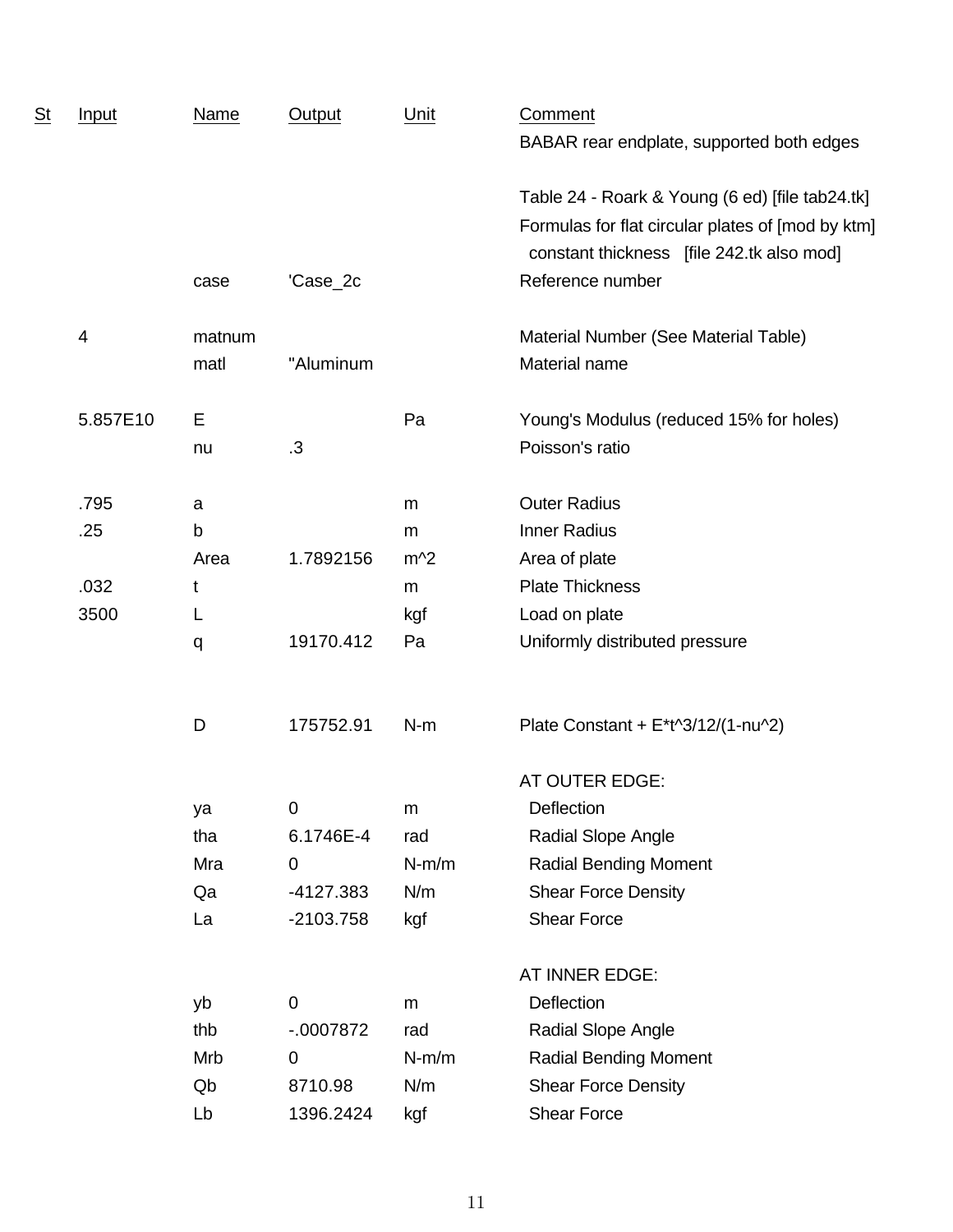### FEA Studies of Front Endplate

By C. Lu, using ALGOR running on a Pentium PC.

Factor of 8 reduction in axial deformation when endplate supported both at inner and outer radii.

Details in another talk.

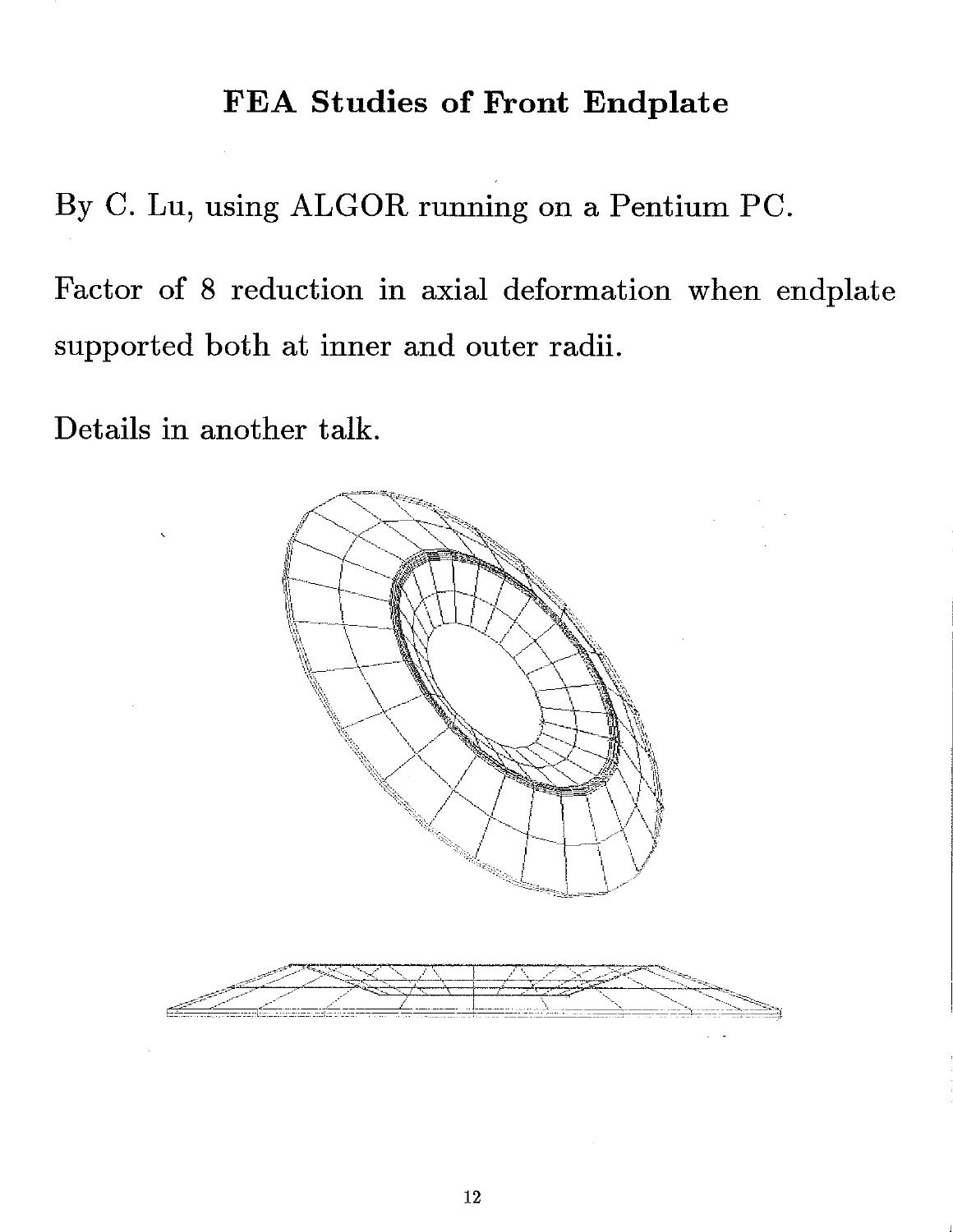### Buckling of Thin Cylindrical Shells

$$
F_{\text{max}} = \frac{4\pi^2 EI}{l^2},\tag{Euler}
$$

For a tube, the momentum of inertia is  $I = \pi r^3 t$ ,

$$
F_{\text{max}} = \frac{4\pi^3 E r^3 t}{l^2}, \qquad \text{(tube)}.
$$

Thin tubes buckle into a higher-order mode:

 $F_{\text{max}} =$  $2\pi E t^2$ r  $3(1-\nu^2)$ , (Timoshenko,1910),

Short wavelength  $\Rightarrow$  no dependence on r or l.



Fig. 2.6. The Yoshimura-pattern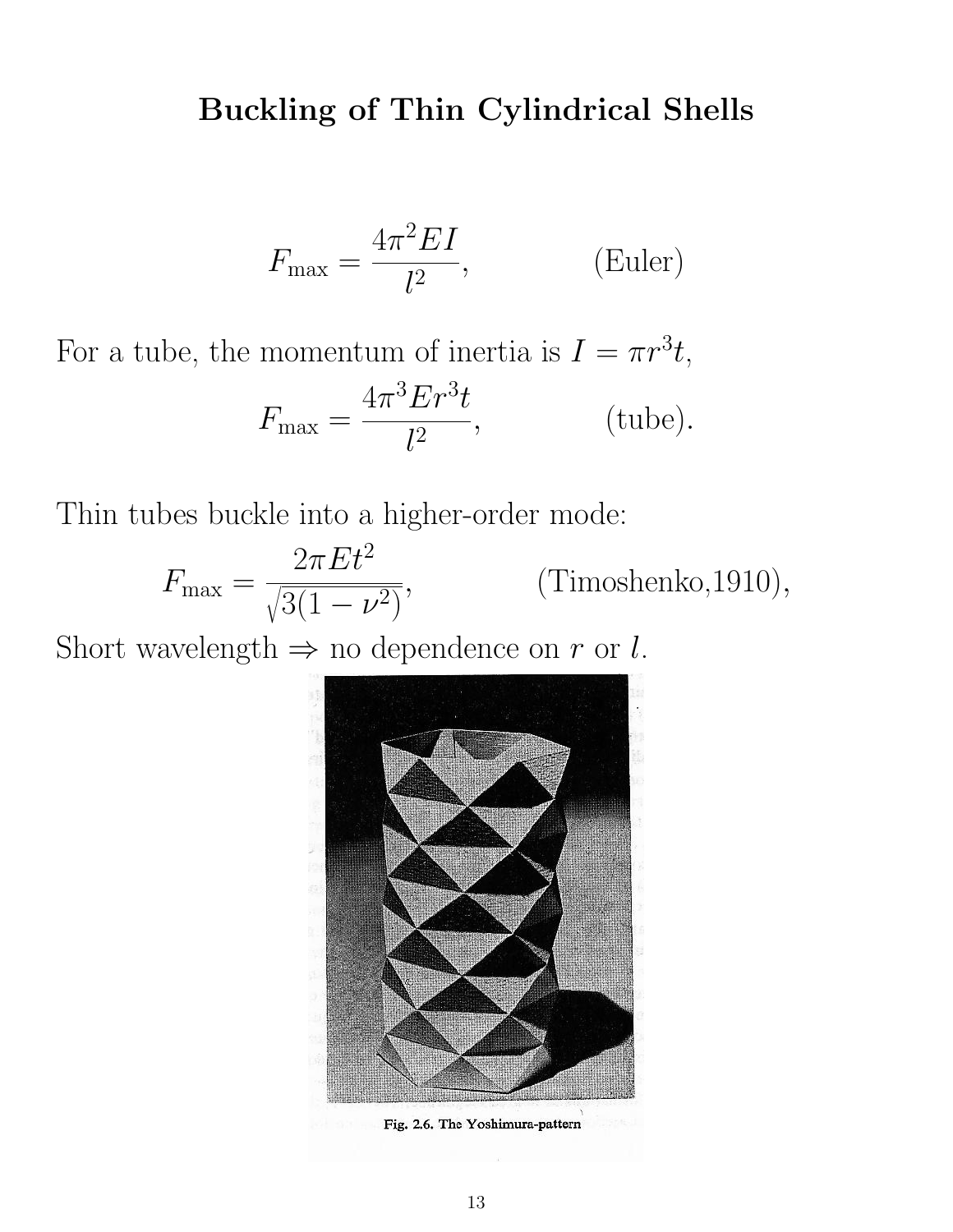

Comparison of theoretical and experimental values for cylinders subjected to axial compression.



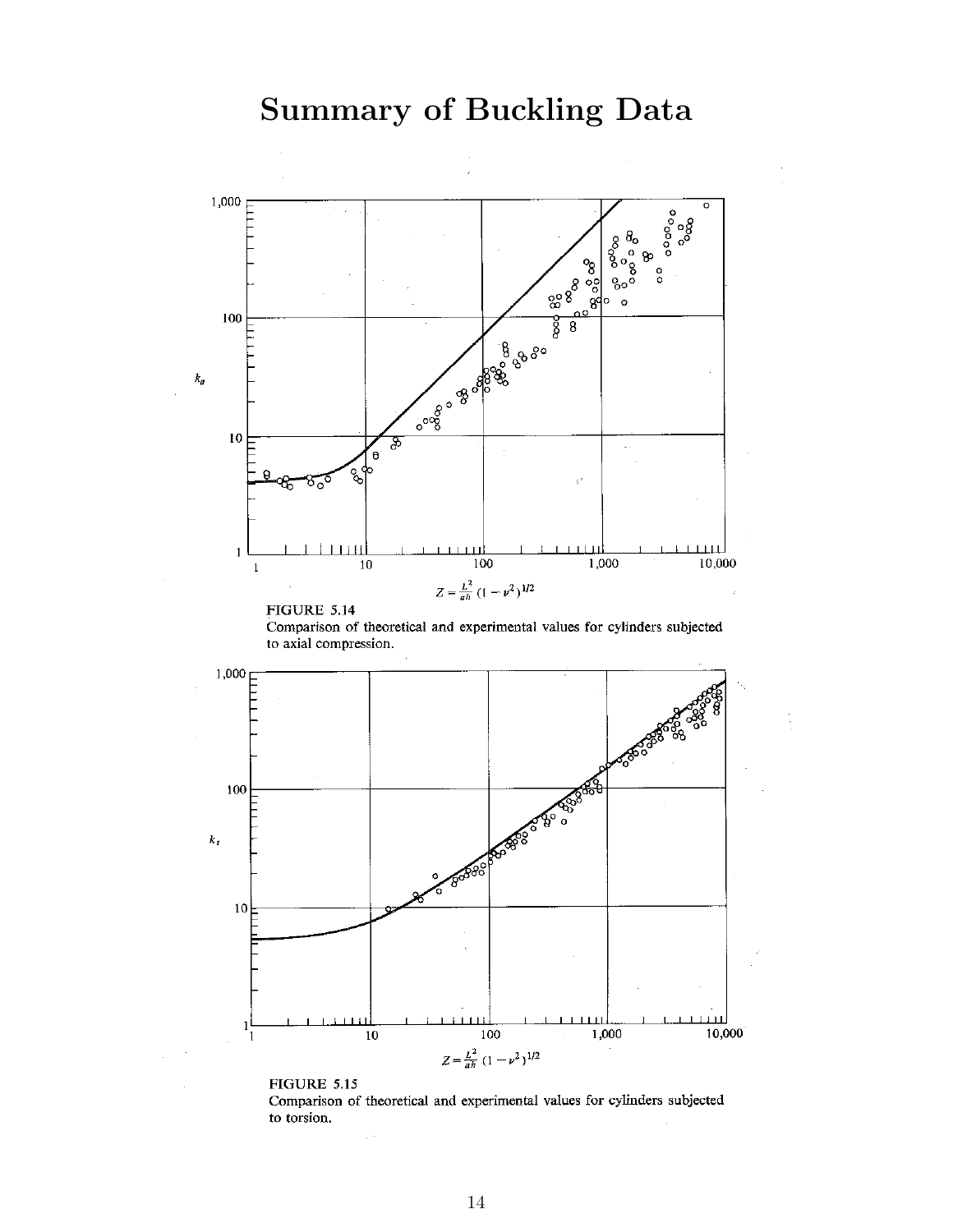#### Semi-Empirical Fit to Buckling Data

$$
F_{\text{max}} = \frac{\pi^3 E t^{9/4} r^{1/4}}{6l^{1/2} (1 - \nu^2)^{5/8}},
$$
 (semi-empirical),

which is a translation of the fit  $k_a = Z^{3/4}$  to the data on both axial and torsional buckling.

#### Laboratory Test

Cylinder of radius  $6''$  and length  $36''$  from a sheet of G-10 about  $0.018'' = 450 \mu m$  thick.

The seam of the tube consisted of a  $1''$  overlap secured with pop rivets every inch.

A data sheet lists the modulus of G-10 as  $2.5 \times 10^6$  psi.

We assume the Poisson ratio is 0.3. The calculated buckling force is then 425 pounds.